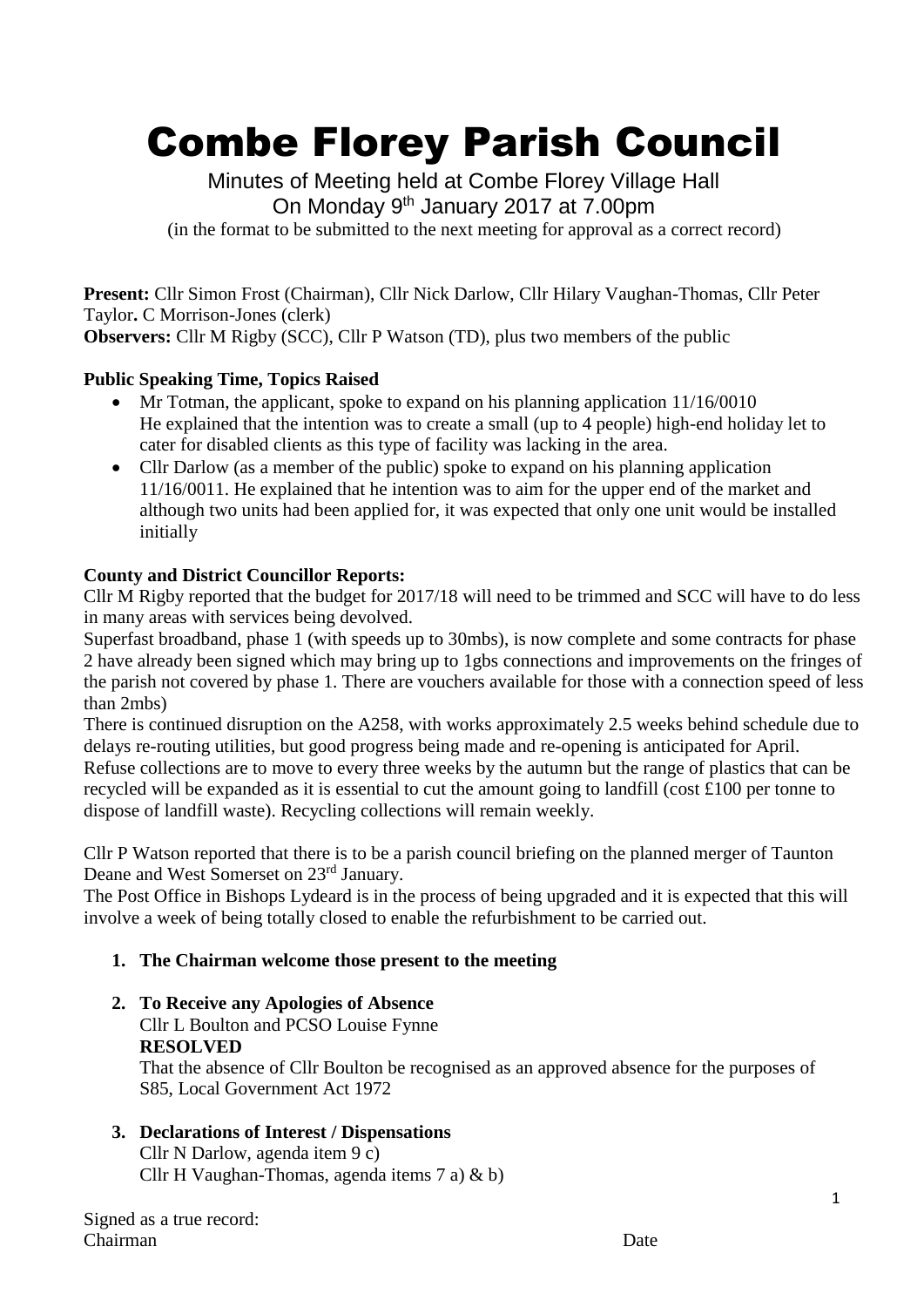## **4. Minutes, from 5th October and 7th December 2016, to approve and sign**

The chairman apologised for the meeting on  $7<sup>th</sup>$  December having to be abandoned as nonquorate

#### **RESOLVED**

The minutes of the meeting held on  $5<sup>th</sup>$  October and  $7<sup>th</sup>$  December 2016 were approved as a correct record and signed by the Chairman

**5. Matters arising from the minutes**  None

#### **6. Highways**

#### **A538, Farmers Arms junction, update**

 Cllr M Rigby reported that he was supportive of the proposed sign but no progress to report as yet as applications are still closed at present. It is possible that the Small Highways Improvement Scheme may not re-open for 2017/18 due to budget cuts.

#### **7. Finances**

*Cllr H Vaughan-Thomas left the meeting at this point due to a declared interest*

#### **a) Consider Annual Burial Ground Grant to PCC**

**RESOLVED** to award a grant of £350 to Combe Florey PCC towards the maintainenace of the burial grounds

#### **b) Consider grant to Taunton CAB**

Cllrs noted the good work carried out by the CAB, but it is hard to single out one organisation amongst others for support, particularly when finances are becoming tighter. **RESOLVED** to award a grant of £50 to Taunton CAB

#### *Cllr H Vaughan-Thomas re-joined the meeting*

## **c) Payments to Approve**

**RESOLVED** that the following payments be made

- i) C Morrison-Jones, clerk's salary (Oct & Nov), chq 460 £215.44 (chq issued 7.12.16)
- ii) HMRC, clerk's PAYE, chq 461 £54.00 (chq issued 7.12.16)
- iii) C Morrison-Jones, clerk's expenses & reimbursements (Oct & Nov 2016), chq 462, £151.83
- iv) Burial Grant to PCC, chq 465, £350.00
- v) Grant, Taunton CAB, chq 466, £50.00
- vi) C Morrison-Jones, clerk's salary (Dec), chq 463, £190.75
- vii) HMRC, clerk's PAYE, chq 464, £47.60

#### **Receipts Received**

22.11.16, Grant from the transparency fund for website development, £361.69

## **d) Expenditure to Date**

**RESOLVED** that the presented bank reconciliation, as of 29.11.16, be accepted as true and correct record of finances:

2016/17: Receipts £3,361.69, Payments £1,550.92. Balance held £7,702.21

#### **e) Any other financial matters**

None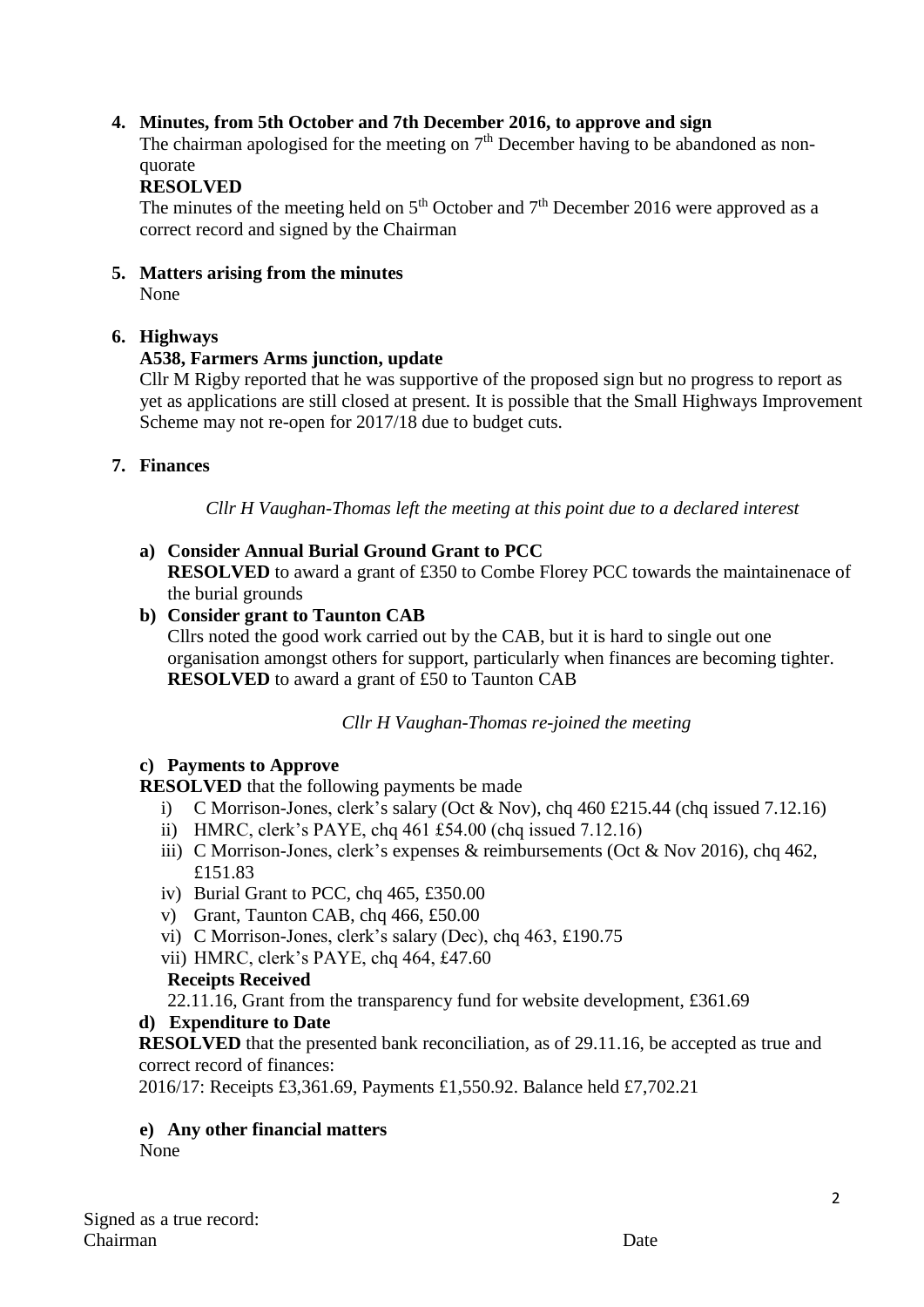## **8. Consider 2017/18 Budget / Precept**

The clerk had previously prepared and circulated amongst councillors three differing budget proposals for consideration. Cllrs noted that the precept had remained very low for many years but in order to retain recommended levels of reserves and fund the appointment of a professional clerk the precept would have to rise in 2017/18

**RESOLVED** to request a precept of £4000 for 2017/18

## **9. Planning Matters**

- **a) Consider application 11/16/000. Prior approval for proposed change of use from agricultural building to dwelling house (Class C3) and associated operational development of former lambing barn at Yard Farm, Wiliton Road, Combe Florey** Cllrs noted that there was no material change as the barn was already present **RESOLVED** to pass no comment
- **b) Consider application 11/16/0010. Replacement of agricultural building with the erection of a single unit of self-catering holiday accommodation for disabled visitors at The Old Poultry House, Trebles Holford**

Cllrs thanked the applicant for his input during public speaking and agreed that development of the building would be beneficial as currently it was an eyesore. Cllr Taylor was concerned if permission was granted for a holiday let that it would permit permanent residential use in the future. It was confirmed that this was not automatic and would require an additional planning application.

**RESOLVED** to support the application. Clerk to respond to Taunton Deane

*Cllr N Darlow left the meeting at this point due to a declared interest*

## **c) Consider application 11/16/0011. Change of use to a mixed use for siting of 2 No. Shepherd Huts for holiday accommodation and agriculture on land at Combe Down Farm, Combe Florey**

Cllr H Vaughan-Thomas reported that seven parishioners had written expressing their concerns that once a change of use is granted it is there for perpetuity and that the application could potentially cause an increase in traffic in the narrow lane approaching the property.

Cllr P Taylor expressed concerns that whilst what is being asked for now is not unreasonable, expansion in the future would not be suitable – could the area for change of use be more closely defined?

**RESOLVED** to object to the application in its current form unless a limit of a maximum of two units, both now and in the future, could be applied and that the change of use is applied to a clearly defined area surrounding the units and their access, rather than to the whole field. Clerk to respond to Taunton Deane

*Cllr N Darlow re-joined the meeting*

Cllr Darlow asked the outcome of the discussion of item 9 c) and expressed his concerns regarding the decision reached by the council. He advised that the application was only for two units, not more, and that when the application was made that it was not possible to apply for change of use for a specific area of the field, only the field in its entirety.

#### **10 . Village Hall**

## **a) Consider Parish Council's presence on Village Hall Committee**